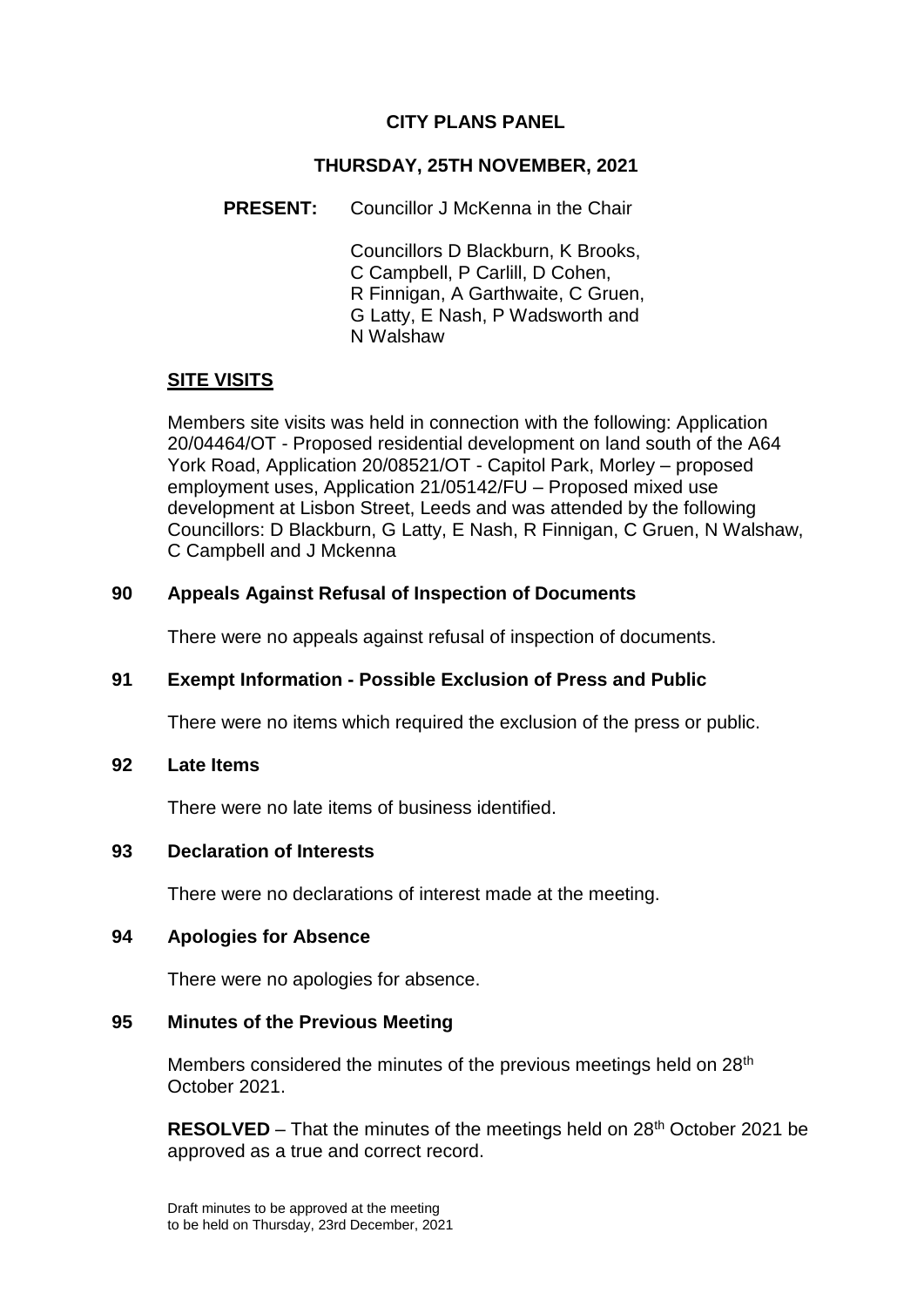### **96 Matters Arising from the Minutes**

Referring to Minutes No. 88 – Application No. 19/01988/RM - Layout, scale, appearance and landscaping for 450 new homes to land off Lane Side Farm, Victoria Road, Churwell, Morley, Leeds. Members reminded officers that the Resolution included a requirement to establish a Local Liaison Group to look at the phasing and rolling out of the scheme and requested if this could be pursued.

The Group Manager Planning Services confirmed the necessary actions would be pursued.

**97 Application No. 20/08521/OT - Hybrid planning application for the demolition of existing buildings and structures; earthworks to form development platforms, drainage features, embankments and bunds; strategic landscaping, alteration of existing access road, including works to existing Topcliffe Lane and junction with A653 and construction of new access road, to serve employment development and outline consent for the construction of employment floorspace (Use Classes B2 and B8 with ancillary office) and associated servicing and infrastructure including car parking, vehicle, pedestrian and cycle circulation, landscaping and ecology works, noise mitigation, drainage features and all associated infrastructure to land at Capitol Park, Topcliffe Lane, Morley, Leeds.**

The Chief Planning Officer submitted a report which sets out detail of an hybrid planning application for the demolition of existing buildings and structures; earthworks to form development platforms, drainage features, embankments and bunds; strategic landscaping, alteration of existing access road, including works to existing Topcliffe Lane and junction with A653 and construction of new access road, to serve employment development and outline consent for the construction of employment floorspace (Use Classes B2 and B8 with ancillary office) and associated servicing and infrastructure including car parking, vehicle, pedestrian and cycle circulation, landscaping and ecology works, noise mitigation, drainage features and all associated infrastructure to land at Capitol Park, Topcliffe Lane, Morley, Leeds.

Site photographs and plans were displayed and referred to throughout the discussion of the application.

The Planning Case Officer addressed the Panel, speaking in detail about the proposal which included the following issues:

- Site/ Location/ Context
- Identified as a suitable general employment site within the Site Allocation Plan (SAP) – 38.44 hectares in size
- Some land to the north of the site is designated as Green Belt
- The development is located near strategic highway network and employment land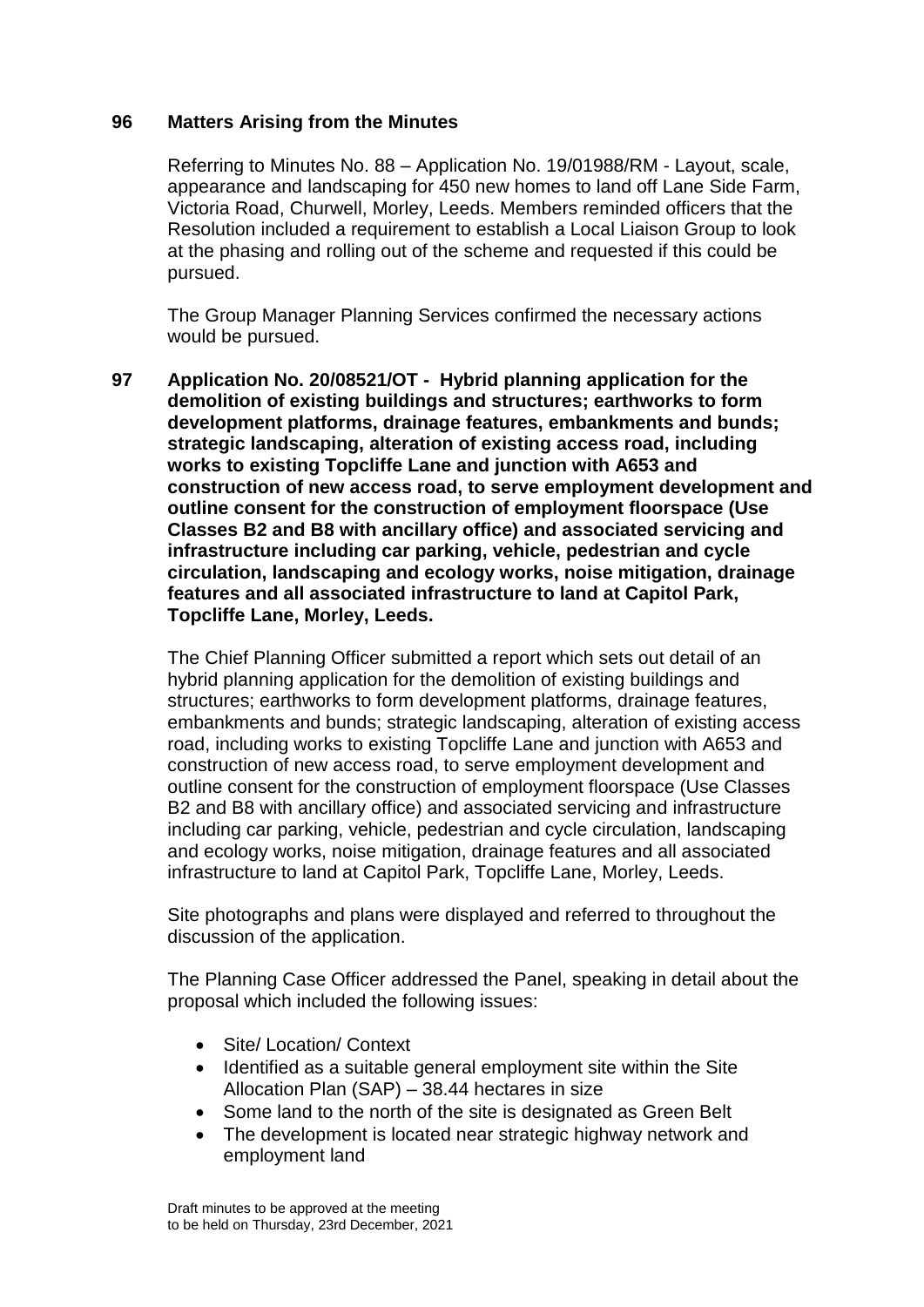- The proposal is to construct five large scale units ranging in size from 3,901.9sqm to 49,238.7sqm (Employment space)
- Social, economic benefits
- Full demolition of existing buildings on site
- Earth works to create the necessary development platforms, associated accesses, embankments and attenuation areas.
- Extensively landscape the site and surrounding zones to provide visual buffers and ecological benefits
- Biodiversity improvements to the area including drainage and surrounding greenspace
- The development to achieve BREEAM standard and will be designed to maximise energy efficiency and incorporate energy generation on site
- Contribution of £3m for highway mitigation works at Junction 28 (Prior to the development becoming operational) £1.18m on other road junctions within the vicinity
- Travel Plan to connect with the Morley area
- Good connections to the wider region
- Creation of 1300 jobs to serve the local community
- Construction and operation to be undertaken in phases

The Planning Case Officer reported the receipt of a further 13 further representations from members of the public and 2 representations in support of the application. All representations received raised no new issues, all material considerations having been previously considered and dealt with in the report.

The Panel then heard from Town Councillor Oliver Newton and Chris Bell who were objecting to the proposals.

Councillor Newton said he was aware of at least 393 objections but some had not been put onto the planning portal, there was complete disrespect for local residents. Councillor Newton said if the proposal was to proceed the units would be operational 24 hours a day, 7 days a week leading to light pollution and noise. Commenting on the public rights of way he said there had been much discussion on the issue, but no one would use the footpaths during the construction period. Referring to the highway implications, Junction 28 was referred to as a bottle neck, a single accident could bring traffic to a standstill in the surrounding areas, and this could be further compounded by increased traffic generated by this development.

Mr Bell said he was supportive of Councillor Newton's comments but in addition there was overwhelming opposition from local residents to the proposal. He said Leeds City Council had signed up the Climate Emergency agenda, it was now time to back this up.

Questions to Town Councillor Oliver Newton and Chris Bell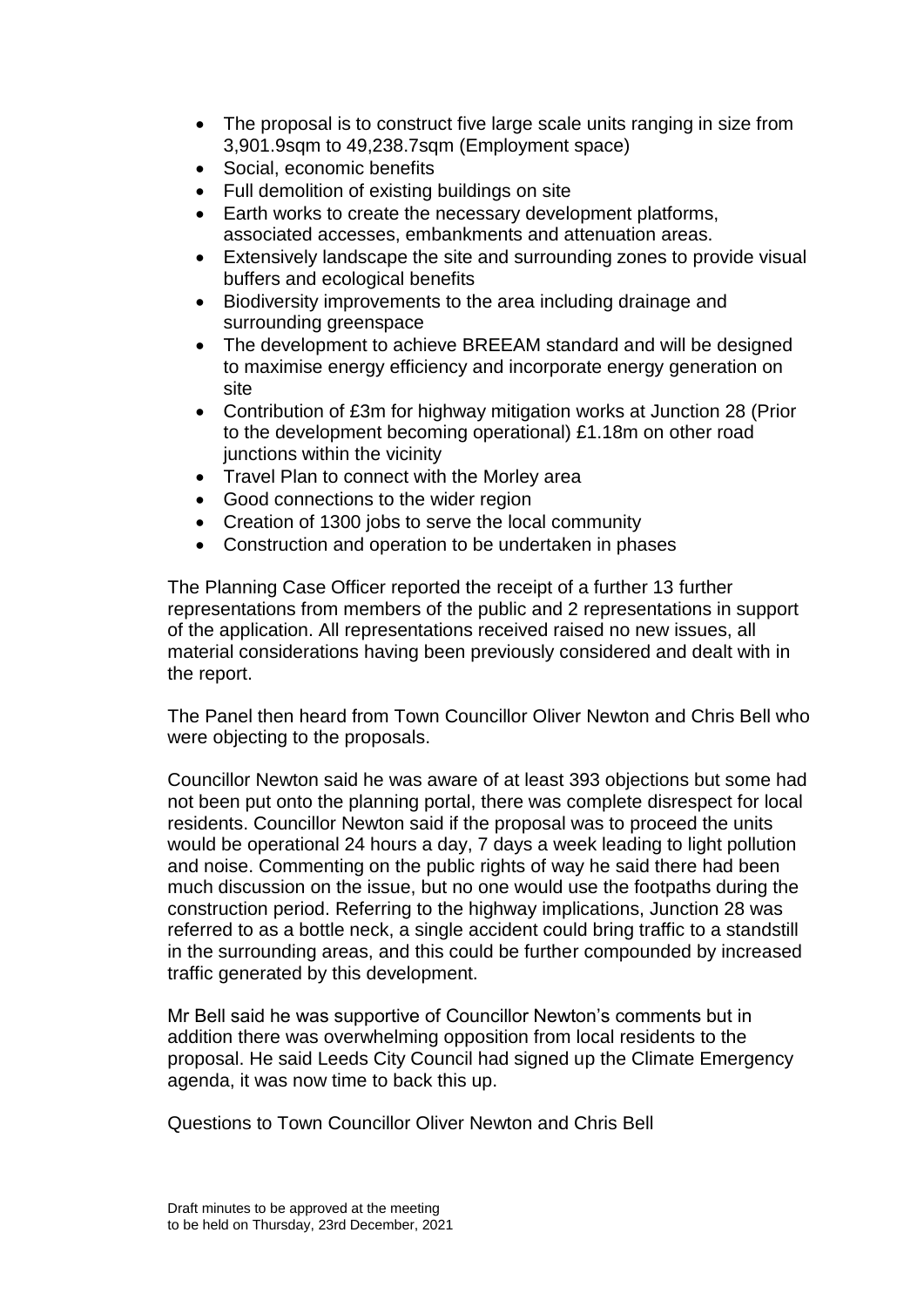- Could you expand further on the noise, pollution and traffic implications associated with the site
- Would the creation of new woodland not bring environmental benefits to the area
- How would local people travel to the site
- Was there existing alternative empty warehouse space in the Morley area
- The site is designated as employment land in the SAP, is it this particular proposal you're objecting to, or any development on this site
- We've already been informed that there's lots of industrial space locally so any development locally would add to traffic congestion in the area

In responding Town Councillor Oliver Newton and Chris Bell said

- The construction phase would be for a period of 4 -5 years, during that time construction traffic would use the local road network creating further noise/ air pollution and traffic generation
- Members were informed that the woodland would take a long time to become established, so any benefits would be far into the future
- It was suggested that with up to 1300 car parking spaces employees would be encouraged to access the site by car, the site was on the top of a hill so cycling would be difficult
- Members were informed that the end users were in the logistics sector, Howley Park, Asquith Avenue and Bruntcliffe Lane all had empty warehouse space
- There had been no confirmation of end user in terms of employment opportunities
- Other locations would spread the traffic generation but the proximity to Junction 28 would compound the problem

The Chair thanked Town Councillor Oliver Newton and Chris Bell for their attendance and contributions

The Chair then invited the Hannah Richardson (Agent) to speak in support of the application.

Ms Richardson said the application was recommended for approval in planning terms because it was identified as a suitable general employment site within the Site Allocation Plan. She explained the area of biodiversity would be maintained and would deliver change and improvements for the local community. Members were informed that opportunities for large scale warehousing was expanding and this development would bring 1300 new jobs to local people and would also contribute £2.2m in Business Rates which would be a huge boost for the Morley area.

Questions to the Developers:

- What type of employment is likely to be generated from this site
- The use classes proposed for this site are a concern to local residents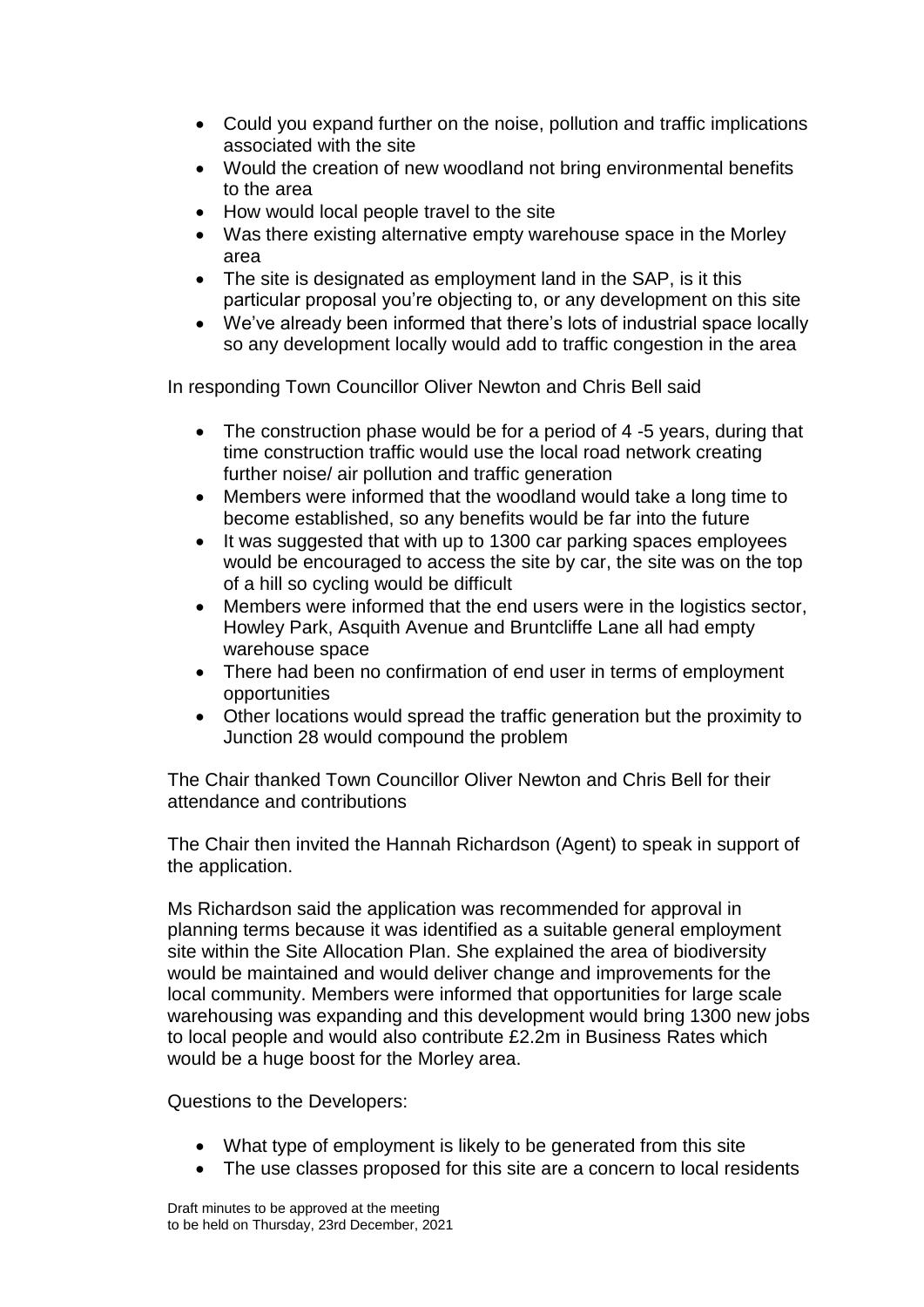- This is a high location visible from miles around, presumably a significant amount of landscaping would be required to reduce the visible impact
- What measures are to be incorporated to mitigate against traffic generated from the site
- The configuration of the buildings was an area of concern
- Was the layout indicative at this stage
- You suggest this would be a huge boost for Morley but only 5 out of the 398 representations are supporting this application, are the objectors misguided
- Unit No.5 appeared to be very large, had any consultation been undertaken with local residents
- Could consultation on Unit No.5 be undertaken as part of the Reserved Matters Application

In responding the Developers said:

- Members were informed that the site may include a Logistics Scheme but there may also be some advanced manufacturing, but no occupiers had been identified yet
- The rise in online retail requires manufacturers to have nearby large scale warehousing, there are no other large scale warehousing opportunities in the Morley area.
- Members were informed that 10,000 trees would be planted for this development, there would also be sympathetic improvements to local footpaths and high bunds would be created to mitigate against visual amentity.
- Working with LCC Highways, Kirklees Highways and the National Highways Agency we are contributing to an £8m scheme of highway improvement work at Junction 28. In terms of traffic generation from the site, it was intended that heavy goods vehicles would operate outside peak hours.
- It was suggested that the layout could be altered, but it was necessary to use a sufficient quantum amount of floorspace
- Members were informed that the Masterplan was indicative at this stage
- The objectors were not wrong, but this application would bring huge benefits to the people of Morley with links to the Morley Town Fund which would create and deliver local jobs.
- Members were informed that a website had been created to publicise the proposals, but no consultation had taken place with local residents.
- It was confirmed that public consultation would be undertaken on Unit No. 5 as part of the Reserved Matters Application

The Chair thanked the Developers for their attendance and contributions

Members raised the following questions to officers: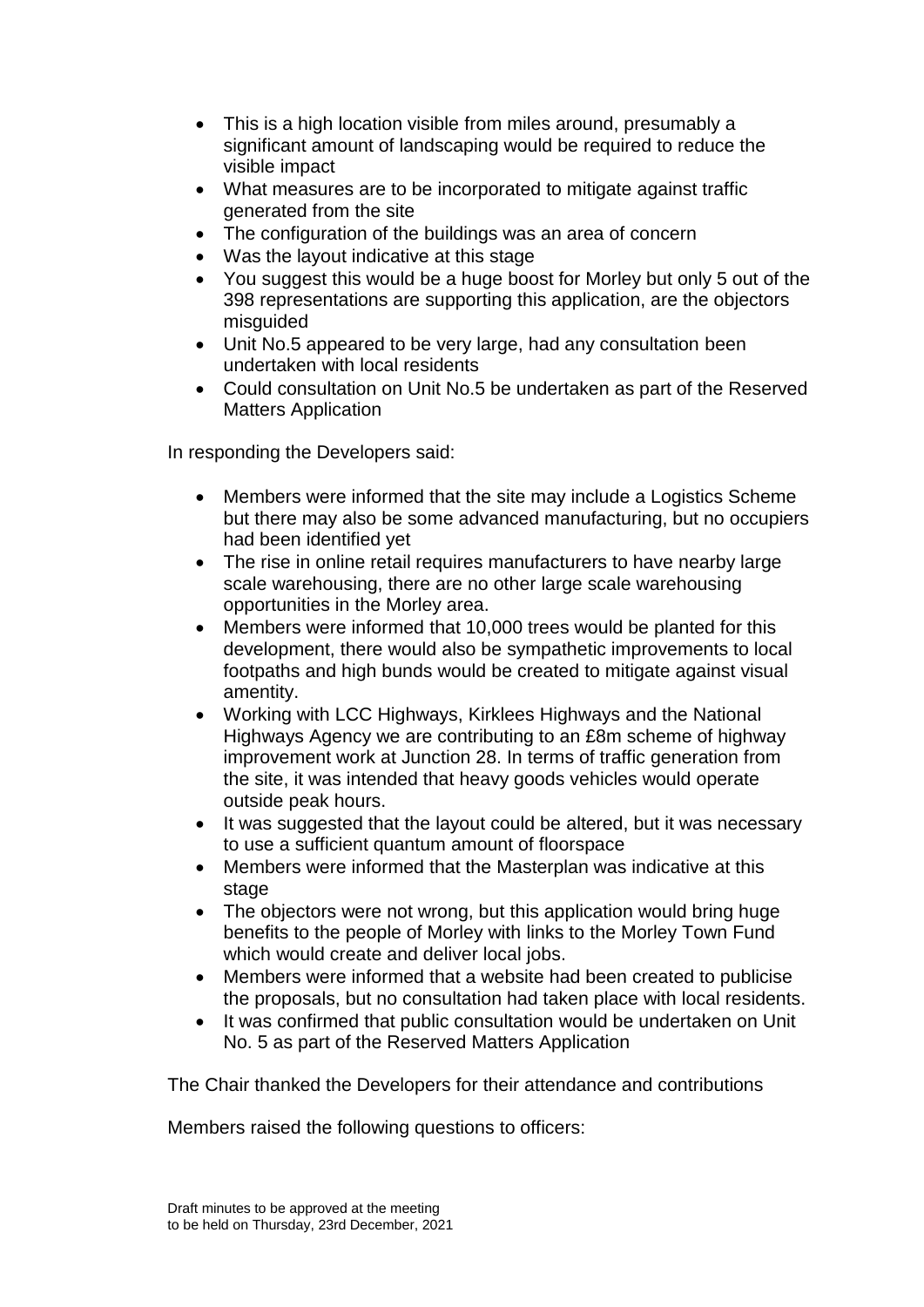- How does the proposal represent a sustainable development and deliver biodiversity gain
- The indicative design was confusing, we need to see the detail to understand the potential impact of the height of the units; does panel get restricted to the layout and height parametres; why can't unit 5 be moved away from residential premises
- It was suggested that existing views should be maintained
- Why is the identified highway congestion in the report acceptable
- Is there a lack of travel planning details because we don't have identified occupiers

In responding to the issues raised, officers said:

- The location of the site was considered sustainable in regards to its access to the services and facilities at Morley Town Centre and the building construction aims to meet BREEAM excellent sustainable design standards.
- The existing site is mostly agricultural land. The proposals would provide enhanced tree and other soft planting and provide a variety of plant species which results in significant biodiversity gain
- The Planning Case Officer said the parametres set the maximum limits of the buildings but the actual size and details of the design within these limits would be considered and determined at reserved matters application stage. It was considered that the proposed bunding and gap between unit 5 and the nearest residential premises creates an acceptable relationship
- The Planning Case Officer said the loss of private views were not a material planning consideration
- The planning requirement in relation to this development was not to demonstrate "nil detriment". There would be an addition to existing traffic queues but these will not gridlock the existing road network and therefore the impact is considered acceptable.
- The full details of the travel plan measures would be agreed prior to occupancy

In offering comments Members stated the following:

- It was generally accepted that this location was suitable as a general employment site
- Members welcome the footpath improvement works
- A number of Members were of the view that this was inappropriate development within the greenbelt given its potential 24 hours operation, suggesting greenbelt should only be used in special circumstances
- A Logistics business had the potential to generate a significant amount of noise, create light pollution and was not acceptable in close proximity to local residents
- Traffic generation from the site was highlighted as a potential issue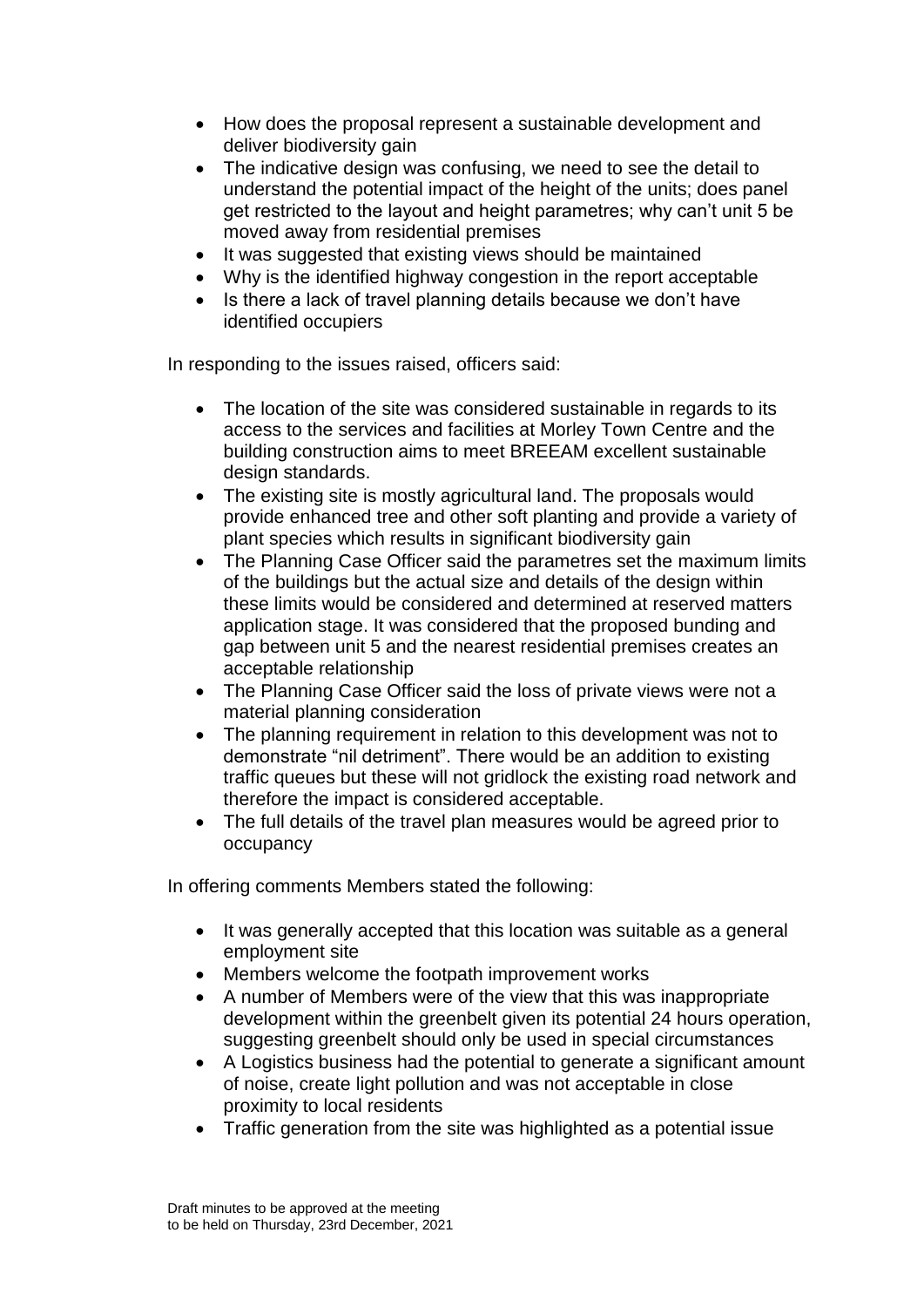- The site was visible from most areas of the city, Members were not convinced that the proposed mitigation measures were effective enough
- Members considered that further details about the height and configuration of the units was required, CGI's and cross sections would have been useful
- Clarification about the type of employment to be generated from this site would be useful
- Members express concern about the significant number of objections received from local residents.

In drawing the discussion to a conclusion, the Chair suggested that a significant number of concerns had been raised by Members and that further details/ clarification was required.

It was moved and seconded that the application be deferred to receive further details about:

- The impact on the greenbelt and in particular whether the proposed drainage works could be provided within the employment site,
- The position of the units,
- The proposed hours of operation,
- Greater clarity on the landscaping proposals, particularly the tree planting
- Greater clarity on connectivity with Morley Town Centre
- Greater clarity on the local employment agreement measures.

Upon being put to the vote, the motion was passed unanimously.

**RESOLVED –** That the application be deferred to receive further details about:

- The impact on the greenbelt and in particular whether the proposed drainage works can be provided within the employment site,
- The position of the units,
- The proposed hours of operation,
- Greater clarity on the landscaping proposals, particularly the tree planting
- Greater clarity on connectivity with Morley Town Centre
- Greater clarity on the local employment agreement measures.

### **98 Application No. 20/04464/OT - Outline Application for circa 875 dwellings including means of primary vehicle access and central spine road and associated infrastructure works. (All other matters reserved) to land to the South of the A64 York Road and the North of Leeds Road, Leeds**

The Chief Planning Officer submitted a report which sets out details of an outline application for circa 875 dwellings including means of primary vehicle access and central spine road and associated infrastructure works. (All other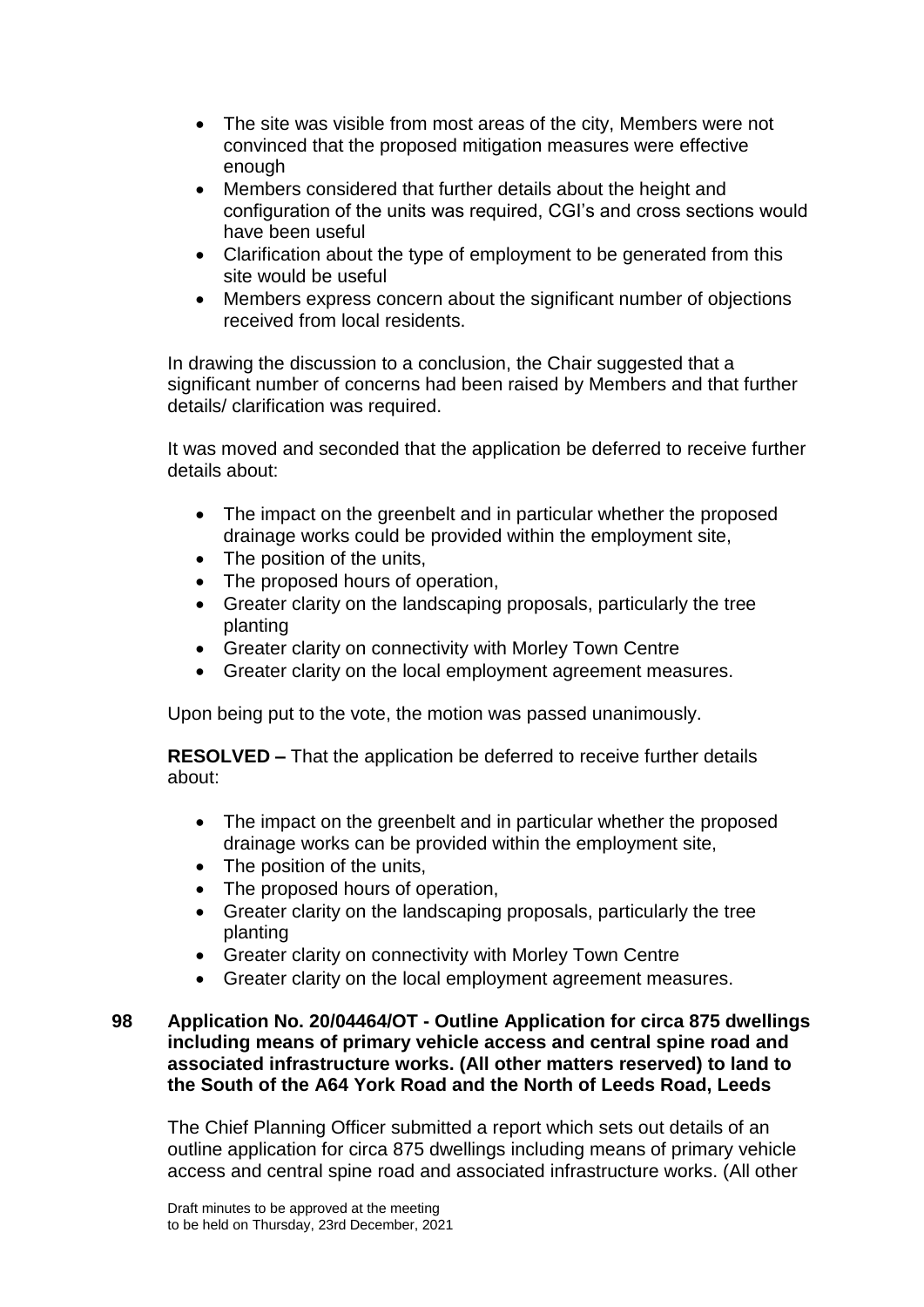matters reserved) on land to the South of the A64 York Road and the North of Leeds Road, Leeds.

Site photographs and plans were displayed and referred to throughout the discussion of the application.

The Planning Case Officer addressed the Panel, speaking in detail about the proposal which included the following:

- Site/ Location/ Context
- East Leeds Extension, Housing Allocation (Middle Quadrant)
- Leeds ELOR Route
- Outline planning permission for circa 875 dwellings, including means of primary vehicle access, central spine road and associated infrastructure works (All other matters reserved).
- The scale and nature of the development proposed means that it is Environmental Impact Assessment (EIA) development, so is accompanied by an Environmental Statement (ES), as well as an illustrative masterplan to demonstrate how the relationships with east Leeds, nearby villages and ELOR can be addressed.
- Views onto Greenspace
- Spine Road throughout the development
- ELOR York Road junction access
- Public Transport penetration, bus stop locations
- Segregated cycleway
- Greenspace drainage infrastructure, run-off to Cock Beck
- Section 106 Agreement to include an ELOR contribution (£19,717,413)
- 15% Affordable Housing provision
- Contribution towards Primary Education

The Planning Case Officer reported the receipt of further correspondence from a Ward Councillor who was requesting the public consultation be "ramped up". There was also some concern about the provision of wellbeing facilities in the area, given this was just one of the of the four proposed housing development for the East Leeds Extension. The proposals had been discussed on a number of occasions at the East Leeds Extension Consultative Forum. A further letter had also been received expressing some concern about debris in Cock Beck and the potential for flooding.

Members raised the following questions to officers:

- The ELOR had already been decided, are members now being asked to approve the principle of the housing development i.e. circa 875 dwellings plus the means of access because the details around house type/ housing mix is vague.
- Based on the number of units proposed there was some concern about over-development of the site, had any approaches been made to reducing the number of units.
- Was there likely to be an impact on traffic into Scholes Village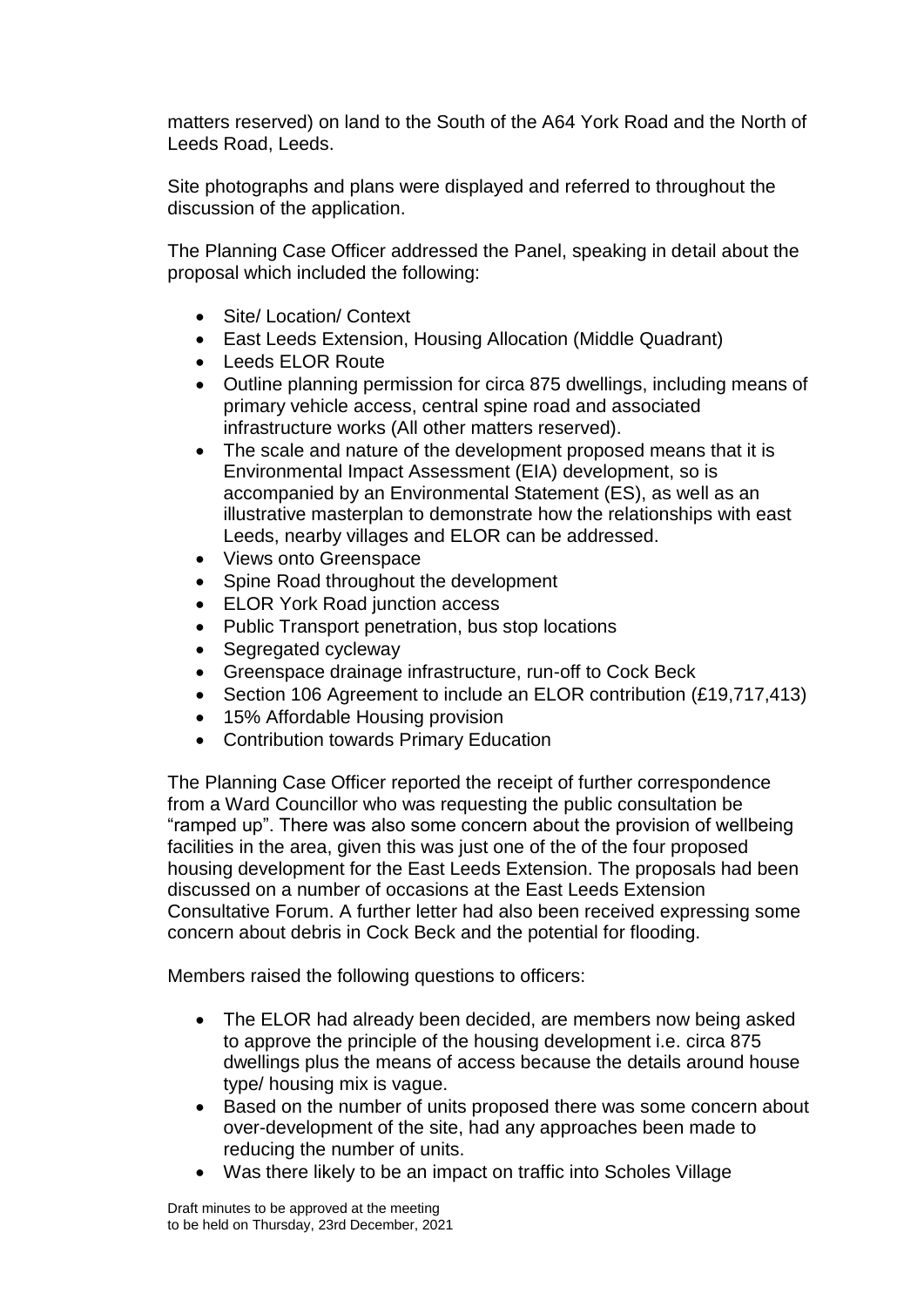- Where was the local centre going to be located.
- There was a disused railway line running through the site, could it be preserved as a footpath
- Had Healthcare Partners been formally consulted on future Healthcare provision in the area
- Had there been any discussions about play space provision in the area

In responding to the issues raised, officers and representatives of the applicant said:

- The Planning Case Officer said currently the housing mix was indicative. This indicative mix was in accordance with housing mix policy and had been used to calculate the site greenspace requirements. The reserved matters application would determine the actual housing mix provision.
- Members were not being asked to approve a detailed housing layout at this stage. Approval was sought for the access details to the site and the general arrangement of housing development areas and greenspace areas. The Group Manager said the application set out a site wide masterplan which indicated not only where housing would be provided but also the strategy for greenspace provision, connectivity through the site and site wide drainage.
- The Planning Case Officer said that once the details of the phases had been received and the greenspace provision, distance between dwellings and other residential design requirements factored in, it would then be possible to determine the actual number of dwellings which could be provided at Reserved Matters stage
- Members were informed that access into Scholes would be along Leeds Road, there was no other vehicle access
- The Planning Case Officer said the Local Centre would be located within the northern end of the adjacent Southern Quadrant site, together with existing facilities being available in Swarcliffe
- It was confirmed the disused railway line would be retained as a footpath
- The Planning Case Officer said comments had been received from the East Leeds Health sub-group, which includes local GPs, officers and culture representatives as to what was required in the area, and specifically for the local centre. It was also reported that the new Windmill Health Centre in Swarcliffe would also assist in delivering Healthcare into the area
- Members were informed that play spaces would be provided but that further discussions would take place with Parks and Countryside and the Consultative Forum to determine the details

In offering comments Members stated the following:

 A number of Members expressed concern about the quantum of development and requested if the proposed 875 dwellings could be the maximum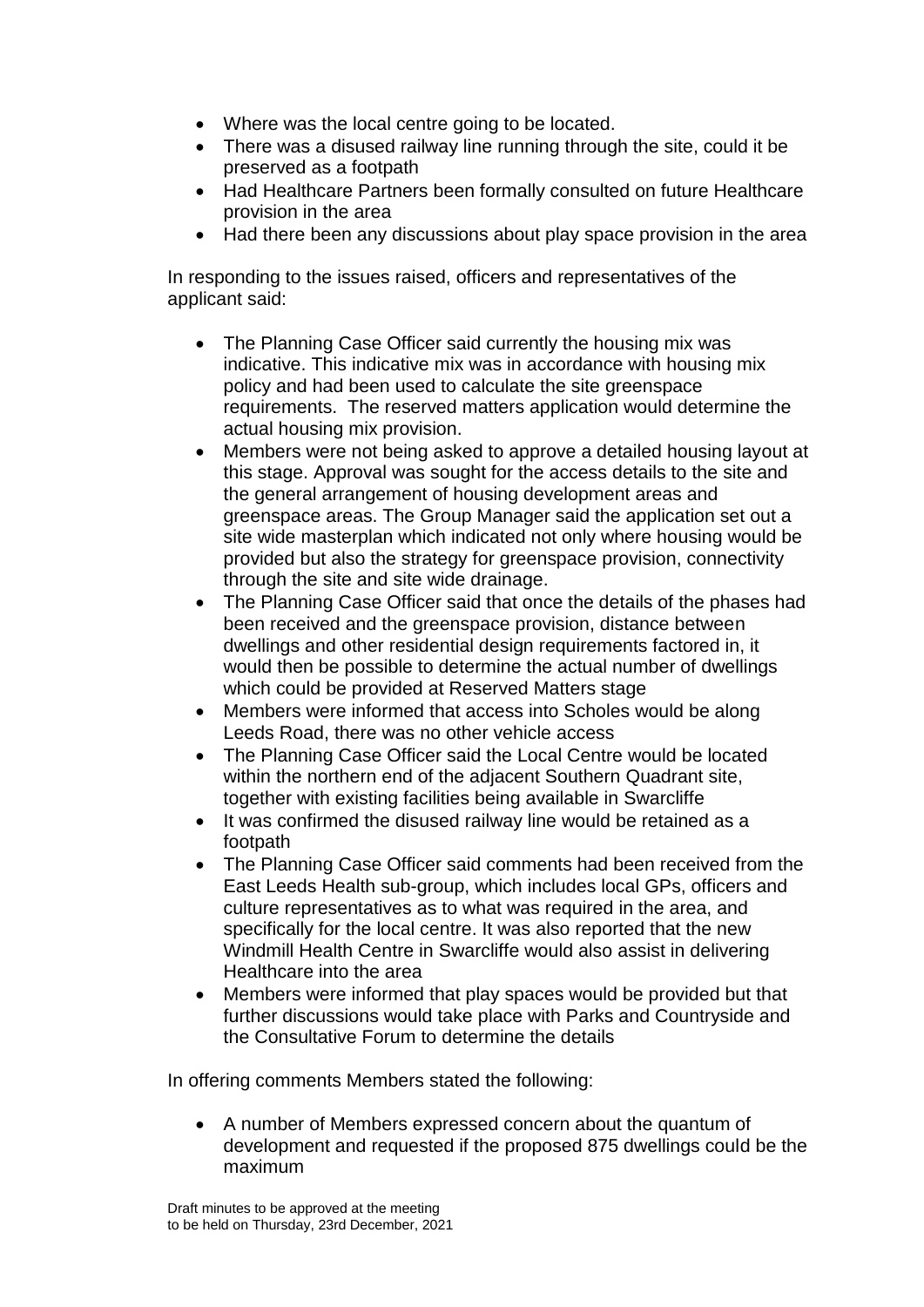- More reassurance was required around green space provision, the rural character needs to be maintained
- It was important that the house types must be of the highest quality in design
- Further re-assurance around future Healthcare provision was required
- An exemplar development was required, zero carbon (Do residents require a car)

It was moved and seconded that the application be approved subject to the number of dwellings being a maximum of 875.

Upon being put to the vote, the motion was passed.

# **RESOLVED –**

- (i) That the application be deferred and delegated to the Chief Planning Officer for approval**,** subject to removal of the current holding direction by National Highways, the conditions specified in the submitted report, the number of dwellings being a maximum of 875 (and any amendments or additional conditions that the Chief Planning Officer may consider appropriate) and the completion of a Section 106 Agreement to cover the following:
	- East Leeds Orbital Route (ELOR) contribution of £19,717,413, via a roof tax to be paid on new dwelling completions at six monthly intervals.
	- Affordable Housing 15% provision on site (with a 60% social rent and 40% intermediate split).
	- Primary education contribution £12,320 per dwelling with two or more bedrooms (excluding flats with less than three bedrooms) x 0.25 (being the average child place generated by a family unit) x 0.97 (being a locational factor), to contribute towards the provision of a 2FE primary school in the Southern Quadrant of the East Leeds Extension.
	- Barwick Road cycle improvements contribution £256,300.
	- Signal improvements at the Eastwood Lane/Barwick Road/Church Lane junction - £100,000.
	- Off-site highway mitigation works at the 'dumbbells' and main roundabout of J46 of the M1, if these are not secured by condition (as listed in the conditions).
	- Bus service improvement contribution £750,000, to be spent on increasing the frequency of bus services, including amendments to the route(s) to access the spine road, or such other public transport enhancements as may be agreed.
	- Bus stops contribution £70,500, to be spent on 3 bus stops with shelters and real time information and 3 bus stops with poles.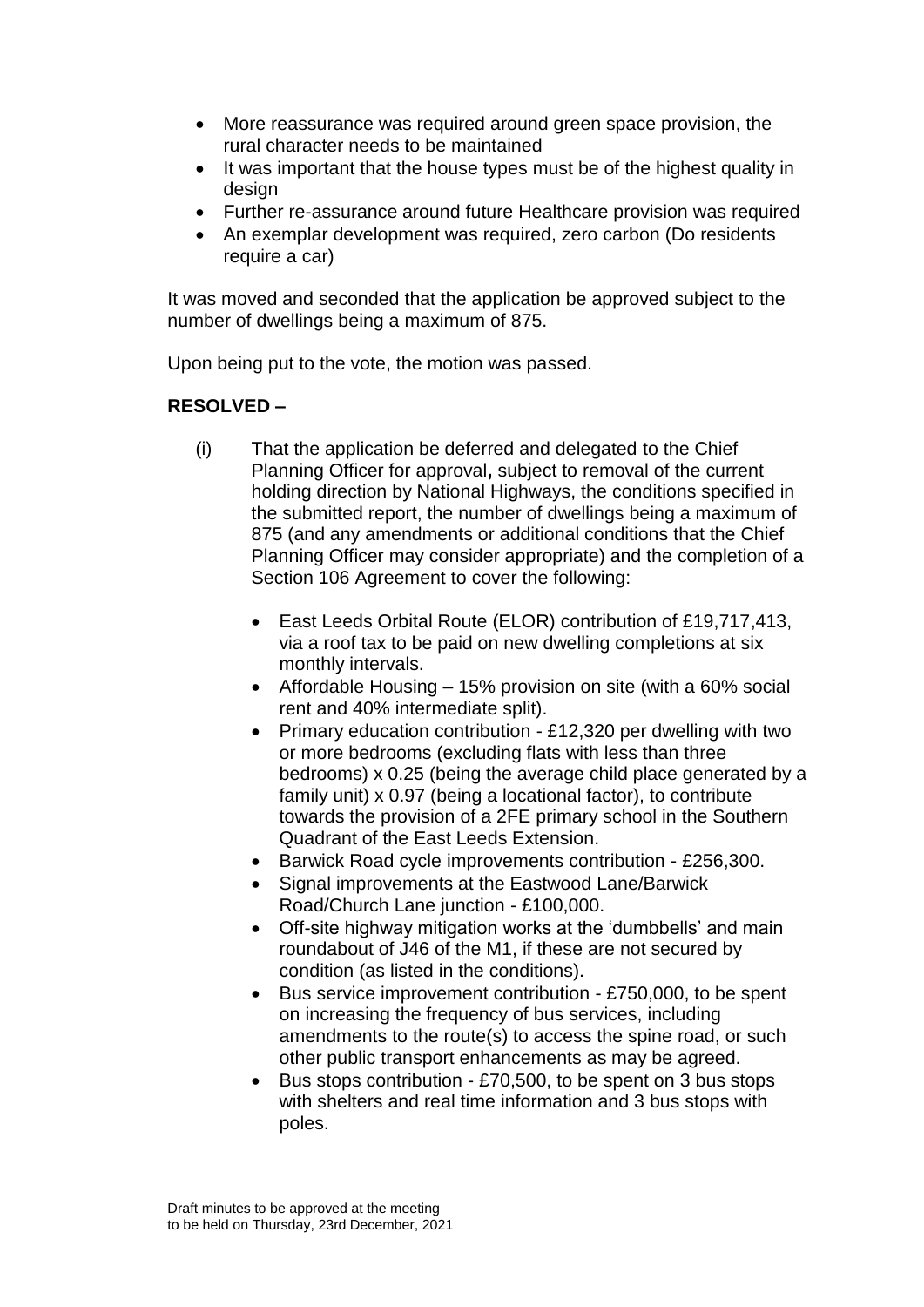- Residential Travel Plan Fund £511.50 per dwelling, to be spent on Travel Plan measures and/or other sustainable travel measures.
- Travel Plan monitoring fee £8,116, to be spent on the monitoring of the Travel Plan.
- Footway and cycleway provision to secure a scheme of footway and cycleway links to the areas around the site.
- On-site Greenspaces to be provided commensurate with dwellings in each phase of development, including provisions for future management. Greenspace also includes a scheme of play facilities.
- Spine Road Need to enter into a Highways Agreement with the Council to construct and dedicate the spine road, with provisions for phasing.
- Commitment to Local Centre implementation plan
- Employment and training initiatives.
- (ii) In the event where the Section 106 Agreement has not been completed within 3 months of the Panel resolution to grant planning permission, the final determination of the application shall be delegated to the Chief Planning Officer.
- **99 Application No. 21/05142/FU - Hybrid application for full planning consent for the erection of one building for residential accommodation (Class C3) with two ground floor commercial units (Class E); one building for student accommodation (Class Sui Generis); one building for hotel accommodation (Class C1) and co-working office accommodation (Class E); modifications to existing vehicular, cycling, and pedestrian infrastructure and outline planning consent for erection of one building for office accommodation (Class E), including basement car parking, access, landscaping with all matters reserved for future consideration with exception of access to land at former Swimming Pool Site, Lisbon Street, Leeds, LS1 4PH.**

The Chief Planning Officer submitted a report which sets out details of an hybrid application for full planning consent for the erection of one building for residential accommodation (Class C3) with two ground floor commercial units (Class E); one building for student accommodation (Class Sui Generis); one building for hotel accommodation (Class C1) and co-working office accommodation (Class E); modifications to existing vehicular, cycling, and pedestrian infrastructure and outline planning consent for erection of one building for office accommodation (Class E), including basement car parking, access, landscaping with all matters reserved for future consideration with exception of access to land at former Swimming Pool Site, Lisbon Street, Leeds, LS1 4PH.

Site photographs and plans were displayed and referred to throughout the discussion of the application.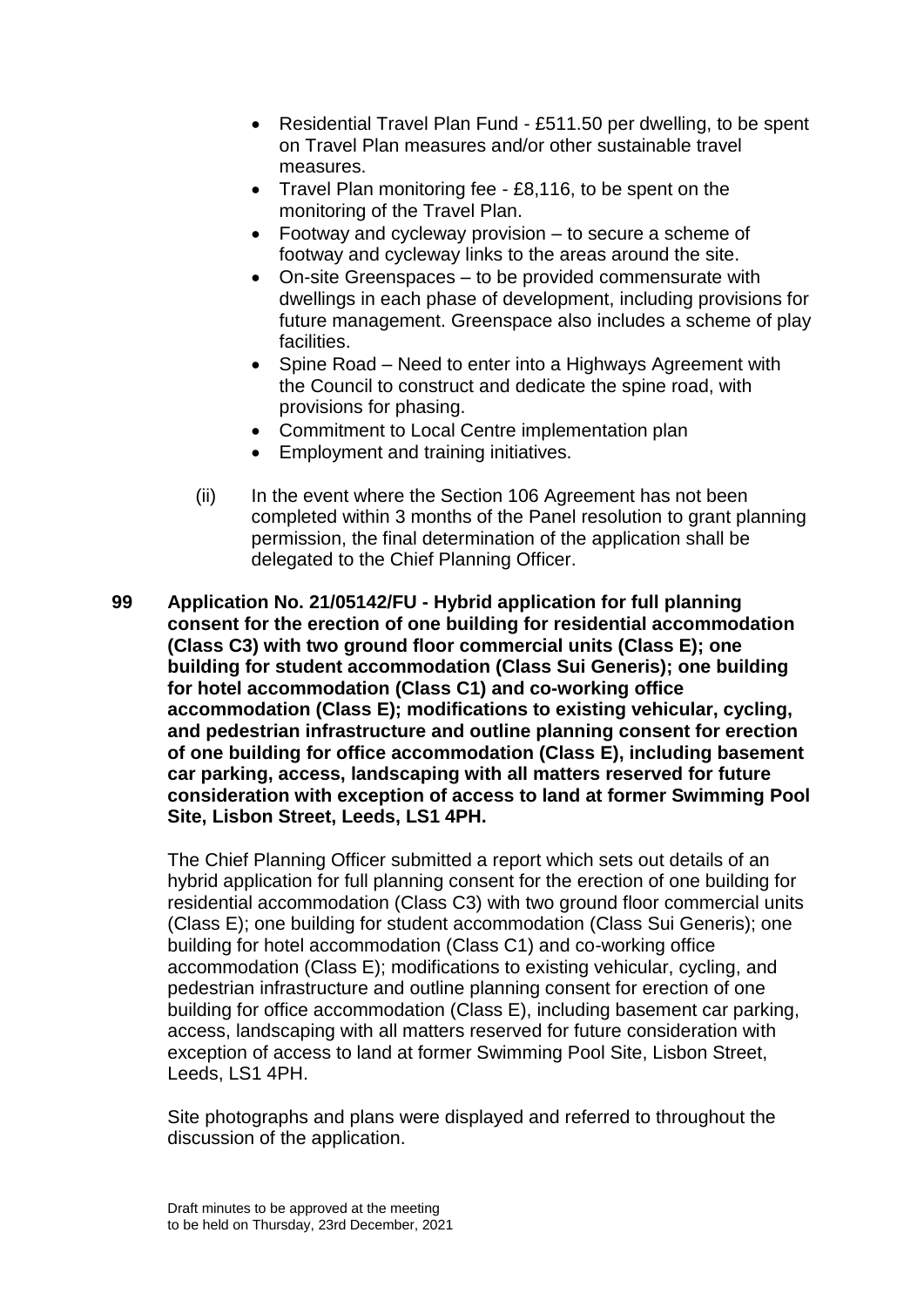The Planning Case Officer addressed the Panel, speaking in detail about the proposal and highlighted the following:

- Site/ Location/ Context
- Former International Swimming Pool site, currently used for car parking
- Constraints of the site, some protected trees
- Located on the site is a footbridge ramp and steps to the north western boundary and connects to the opposite side of the Leeds Inner Ring Road to Duncombe Street.
- The proposal, the construction of 5 buildings on site ranging in height from 11 to 33 storeys.
- Building 1 Two residential towers providing up to 629 Build to Rent (BTR) C3 residential units, of 33 and 22 storeys, with a ground/podium level link and two commercial units (Class E) at ground floor level.
- Building 2 Student residential building providing 548 purpose-built student bedspaces of 24 storeys in height and 714 sqm of dedicated internal and external amenity space.
- Building 3 Mixed use part aparthotel building (C1) providing approximately 120 rooms and part office accommodation providing 3,128 sqm (GEA) floorspace (Class E), of 14 storeys, ground floor to include active ground floor Class E use
- Building 4 (Outline Planning Permission) Office building of up to 13,108 sqm (GEA) sqm (Class E) 11 storeys, including ground floor and basement car parking (providing up to 50 car parking spaces).
- Enhancements to the existing pedestrian/cycle bridge's south eastern access, where it 'lands' in the site.
- Landscaping scheme including lawned area the provision of 84 new trees and character planting areas
- Public Art/ play features
- External cycle spaces
- Affordable Housing Provision (7%) via an off-site commuted sum
- Wind mitigation measures (Further wind assessment to be undertaken to determine the acceptability of the wind conditions on the footbridge over the A58)

Members raised the following questions to officers:

- The landscape/ greenspace areas had the potential to look untidy if not properly maintained, could assurances be provided that regular maintenance would be undertaken
- Could Officer comment on the concerns raised by the Leeds Civic **Trust**
- The site would allow public access throughout the site, had public safety been a consideration during the design stage.
- Would wind mitigation be controlled by condition
- The footbridge over the ring road, who was responsible for its maintenance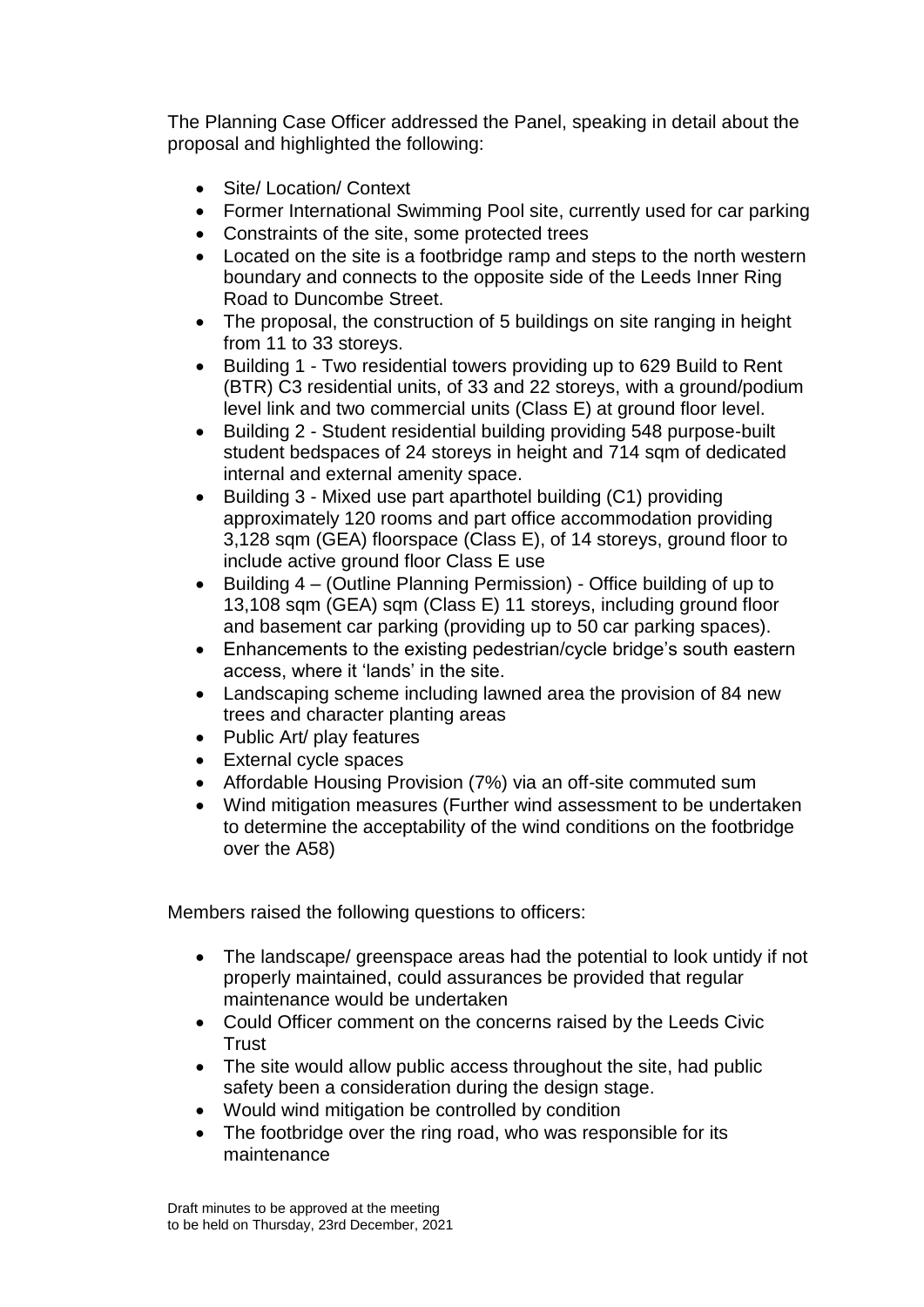- How long was the building period for the development, would it be done in phases
- The affordable housing provision was this to be provided by an off-site commuted sum and why had this particular option been selected
- The proposed student cluster bedrooms appear to be very small at 13 sqm
- The proposed barrier along the pedestrian route (adjacent to the ring road) could a green wall treatment be considered

In responding to the issues raised, officers and representatives of the applicant said:

- Members were informed that the site would remain in the ownership of the developer and it would be in their best interests for the site to remain tidy. The LCC Legal Officer said that an obligation within the Section 106 Agreement would also provide further reassurance in terms of securing continued maintenance of the landscape/ greenspace areas
- The LCC Conservation Officer said there was no harm to the Listed Buildings but there was harm to views of heritage assets in terms of the tall buildings breaking the skyline (Park Square was provided as an example). It was suggested that by aligning colour tones with existing buildings, this offered mitigation on the skyline. Also the public benefits of regenerating a large brownfield site outweighed the less than substantial harm identified to the setting of heritage assets.
- Members were informed that adequate lighting would be provided throughout the public areas and also high-definition CCTV, this together with on site management would achieve good natural surveillance
- The Group Manager Planning Services said this was an exposed site and open to prevailing winds and the wind assessment work had identified a range of mitigation measures were needed to address potential on site wind safety issues. The details of the measures and their provision would be controlled through planning conditions
- The Planning Case Officer reported that maintenance of the footbridge was the responsibility of the local authority
- The applicant's representative said the build period would comprise 2 phases with an anticipated timescale of 3 years from the grant of planning permission for the first phase and a further 18 months for the second office development phase
- The applicant's representative confirmed the affordable housing provision would be provided by an off-site commuted sum which was an option under Council Policy H5 of the Leeds Core Strategy. In terms of choosing the off-site commuted sum option, it was suggested that operating different tenure types was a difficult management issue
- Members were informed that the cluster bedrooms met the required standard in the emerging SPD for student housing space standards, but the cluster flats also had communal areas for wellbeing purposes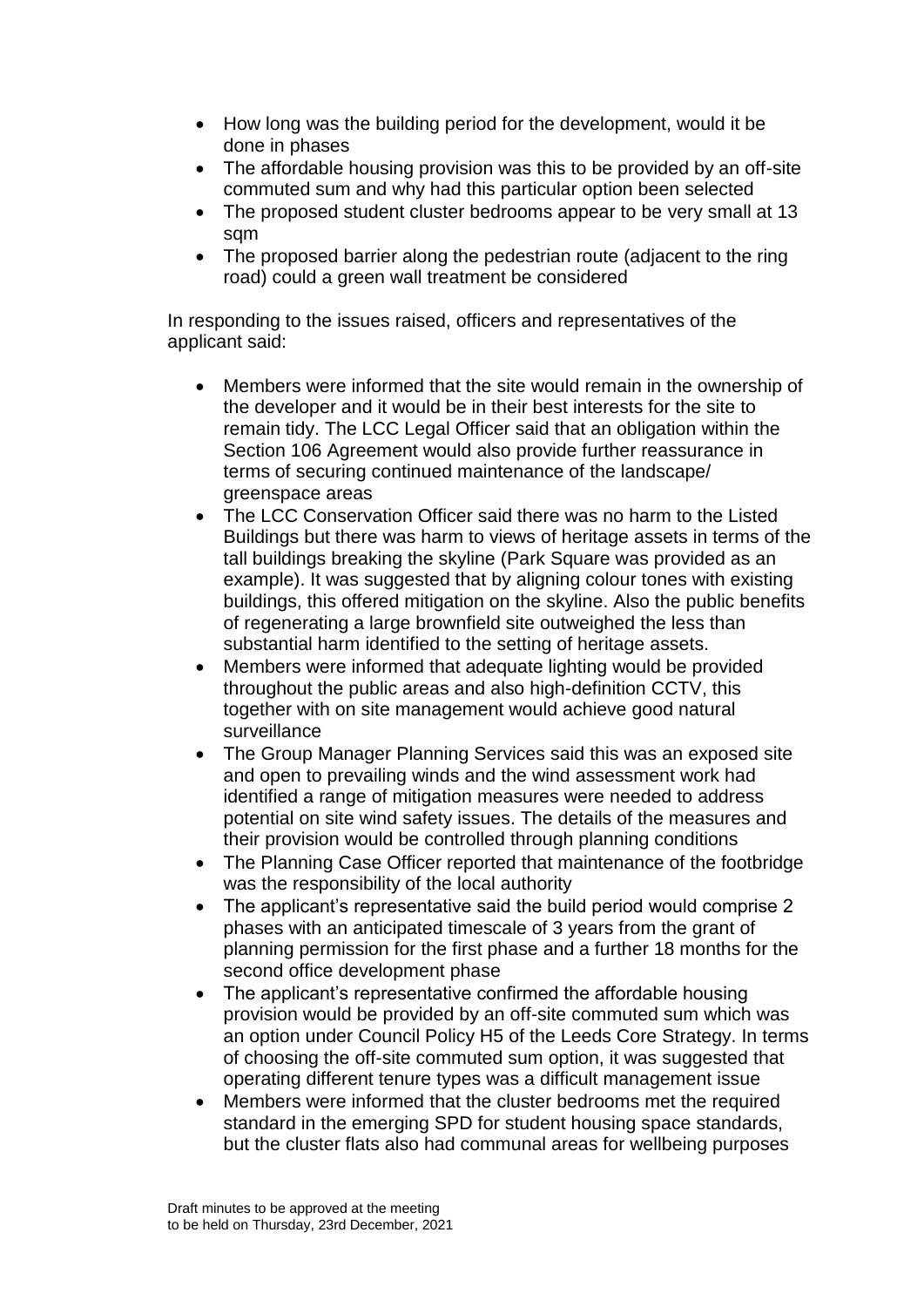The LCC Highways Officer suggested that any materials selected for the barrier structure would need to be vandal proof and the screen needed to be demountable for access and maintenance purposes to the inner ring road retaining wall. There it would not be possible to provide a green wall.

In offering comments Members stated the following:

- In general Members were of the view that this was an attractive, well designed scheme and could regenerate this part of the city
- One Member had concern that the height of some of the buildings impacted on the heritage views
- A number of Members expressed concern about natural survelllance and the pedestrian safety implications of the proposed screen structure to the A58 and requested it be looked at further in consultation with the Police and that the matter be controlled by planning condition

In drawing the discussion to a conclusion, the Chair suggested that the scheme had improved significantly since last presented.

It was moved and seconded that the application be approved in accordance with the report recommendation subject to a further planning condition to control pedestrian safety measures in relation to the impact of the A58 screen.

Upon being put to the vote, the motion was passed; 12 votes in favour, and 1 abstention.

# **RESOLVED –**

- **(i)** That the application be deferred and delegated to the Chief Planning Officer for approval subject to the conditions specified in Appendix 1 of the submitted report (or as amended or added to as considered appropriate by the Chief Planning Officer) a further planning condition to control pedestrian safety measures in relation to the impact of the A58 screen and subject to completion of a Section 106 Agreement to deliver the following planning obligations:
	- Offsite Affordable Housing contribution equivalent to the full policy compliant position for 7% of the total residential units
	- Controls on the proposed student housing and apart hotel use to ensure compliance with the Council's policies
	- Provision of public access rights through the site
	- Management and maintenance of footbridge landing steps
	- Residential Travel Fund for residential use (£160,866.75)
	- Car Club Trial provision for office use (£8440)
	- Travel Plans and Travel Plan monitoring fees (£14,840)
	- Cooperation with local jobs and skills initiatives during construction
	- Provision of a Section 106 Agreement management fee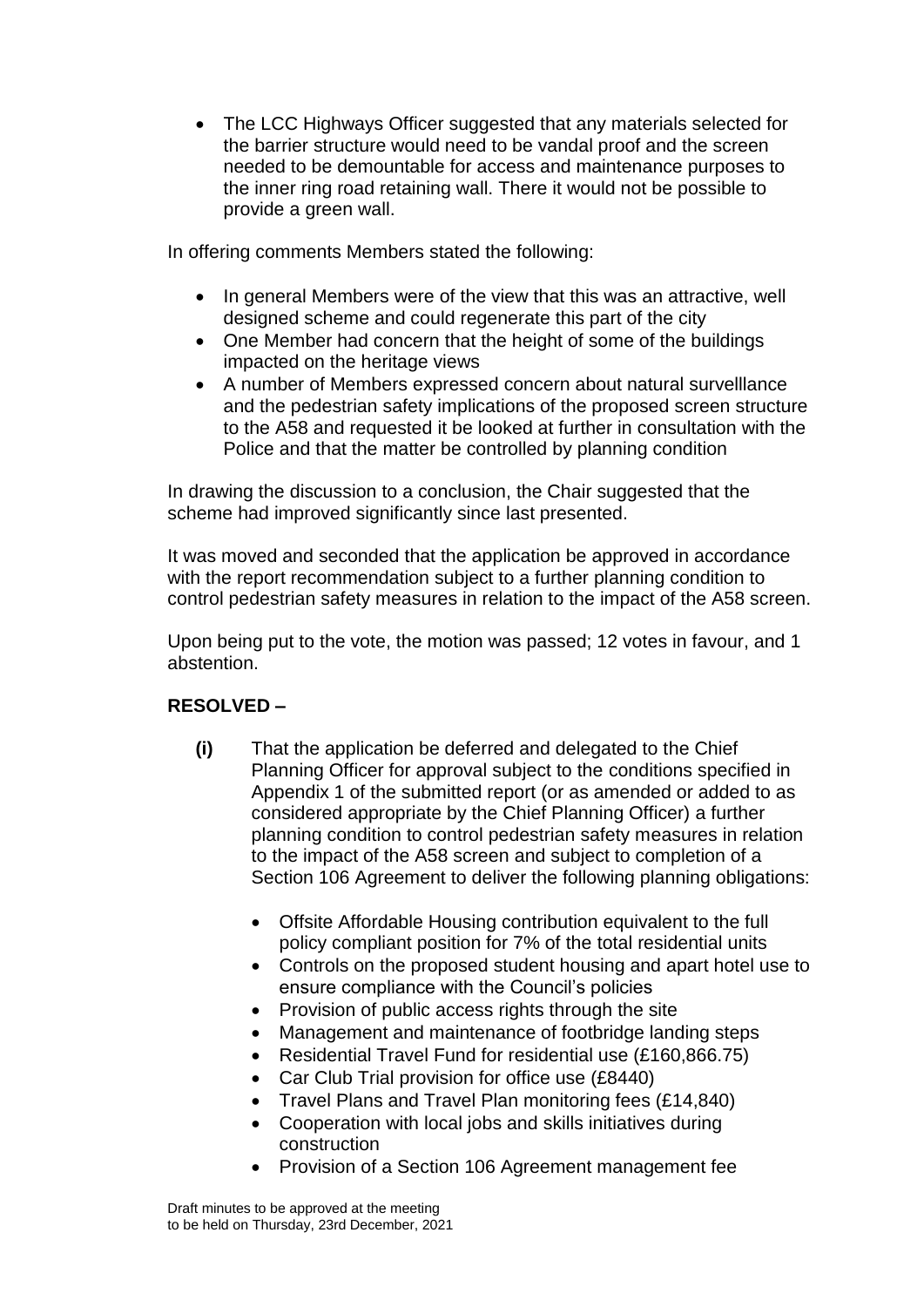**(ii)** In the event where the Section 106 Agreement has not been completed within 3 months of the resolution to grant planning permission, the final determination of the application shall be delegated to the Chief Planning Officer.

### **100 PREAPP/20/00478 - Pre-application presentation for proposed mixed-use scheme comprising two student residential accommodation buildings and a multi-use event building on the site of Yorkshire Bank, Merrion Way and land fronting Clay Pit Lane, Leeds, LS2 8NZ**

With reference to the meeting of 2<sup>nd</sup> September 2021 when Members received a pre-application presentation for a proposed mixed-use scheme on the site of Yorkshire Bank, Merrion Way and land fronting Clay Pit Lane, Leeds LS2 8NZ.

In the discussion that followed Members raised the following concerns at the 2<sup>nd</sup> September 2021 meeting

- Members considered the loss of office accommodation and proposed use of the sites for a multi-use events' building and student accommodation was acceptable in principle. The amount and density of student accommodation in the area was highlighted as a concern.
- Members did not support the proposed scale and form of Block A and had concerns about the appearance of Block B. Further design details about the multi-use event building were required
- Members did not support the approach to green space and landscaping around the development, particularly the loss of trees

The Chief Planning Officer submitted a further report which set out detail of a revised mixed-use scheme comprising two student residential accommodation buildings and a multi-use event building on the site of Yorkshire Bank, Merrion Way and land fronting Clay Pit Lane, Leeds LS2 8NZ.

Site photographs, plans and a virtual fly through were displayed and referred to throughout the discussion of the item.

The Director of City Development and applicant's representatives addressed the Panel, speaking in detail about the proposal and highlighted the following:

- Site / location / context
- Former Yorkshire Bank site, the site had now come forward for disposal
- Currently there was a significant amount of development taking place around the Leeds Arena site
- The proposed revised scheme offered a potential land swap opportunity with the City Council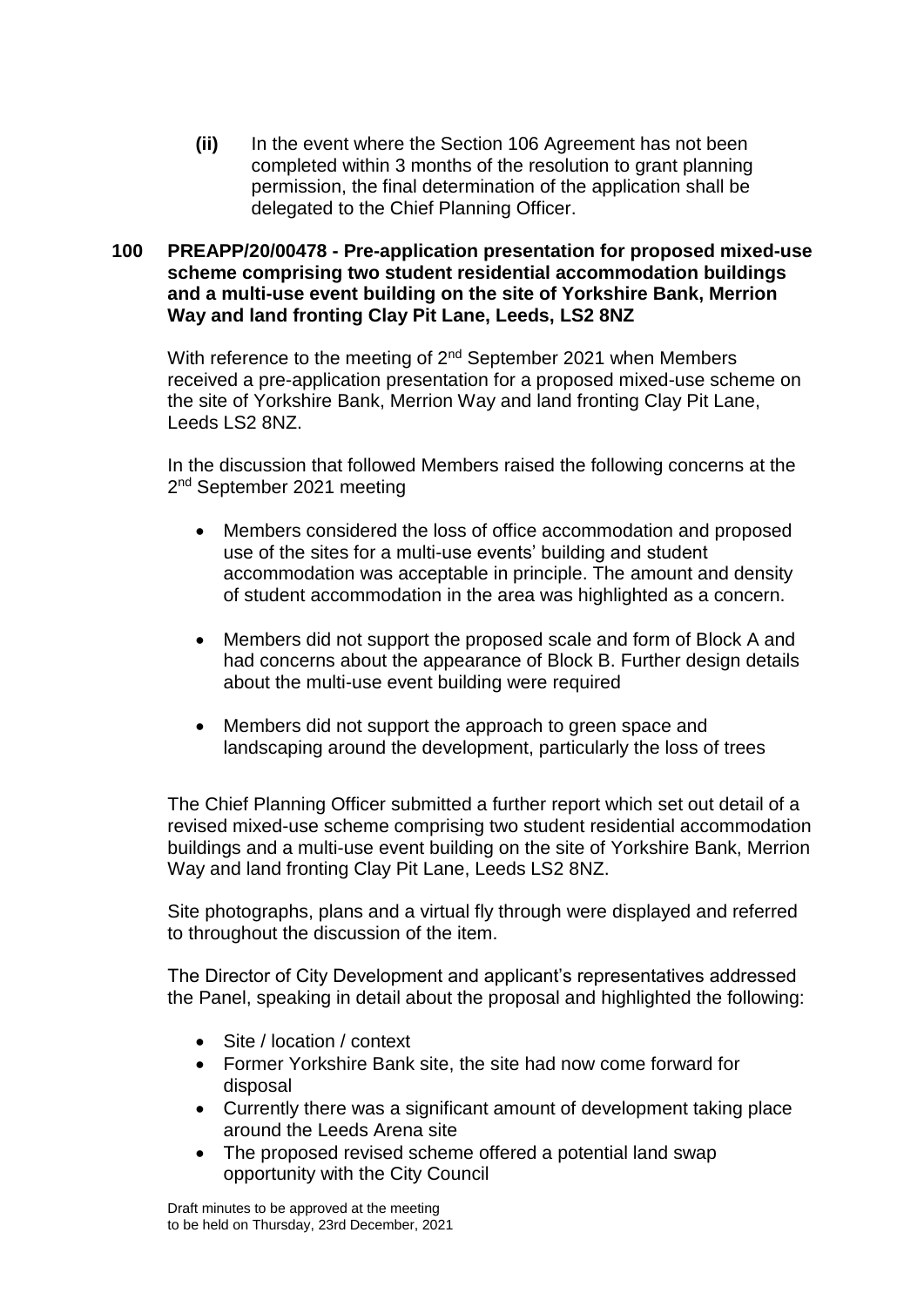- Members were informed that the Leeds Arena building was never designed as a focal point
- The revised proposal Block A would be retained as previously proposed, a 38 storey building comprising 720 student bedspaces with external surfaces finished in planar facets of clear glazing and polished anodised aluminium panels.
- Block B The revised proposals remove the previously proposed limb facing Clay Pit Lane, a reduction in the length of the Merrion Way elevation, fragmentation of the limb fronting Brunswick Terrace and reconfiguring this part of its mass to form a part 20, part 16 storey element. As a consequence of these changes the number of student bedspaces in this building would reduce from 543 to 490. Further, the reduction in the floorplate enables the existing trees in the planter at the junction of Merrion Way and Clay Pit Lane to be retained. In terms of materiality, it is now intended to use large panels of terracotta to form the principal grid of each of the elements of Block B.
- The modified multi-use building would be brought forward at a later date, in common with the approach taken in developing the arena, this part of the application would be in outline with parameters for the building scale agreed, supported by a design code document establishing key principles of design and appearance.

There were no questions raised by Members

In offering comments, Members noted the following:

- In general Members were supportive of the revised proposal
- One Member said he was not entirely happy
- Members were supportive of the of the design of the tower block A
- Members welcomed the reduced massing of block B, allowing the Arena to be seen was viewed as a positive
- Members welcome the retention of some of the existing trees
- Members welcomed the suggestion to re-use the granite from the former Yorkshire Bank building within the proposal
- The connectivity/ links throughout the scheme were supported

In offering comments on the questions posed in the Officer Report:

- In general, Members were supportive of the proposed scale, position and form of Block A
- Members were supportive of the revised scale, position and appearance of Block B
- Members were supportive of the revised footprint of the multi-use building and the approach to landscaping

The Chair thanked the developers for their attendance and presentation of the revised proposals